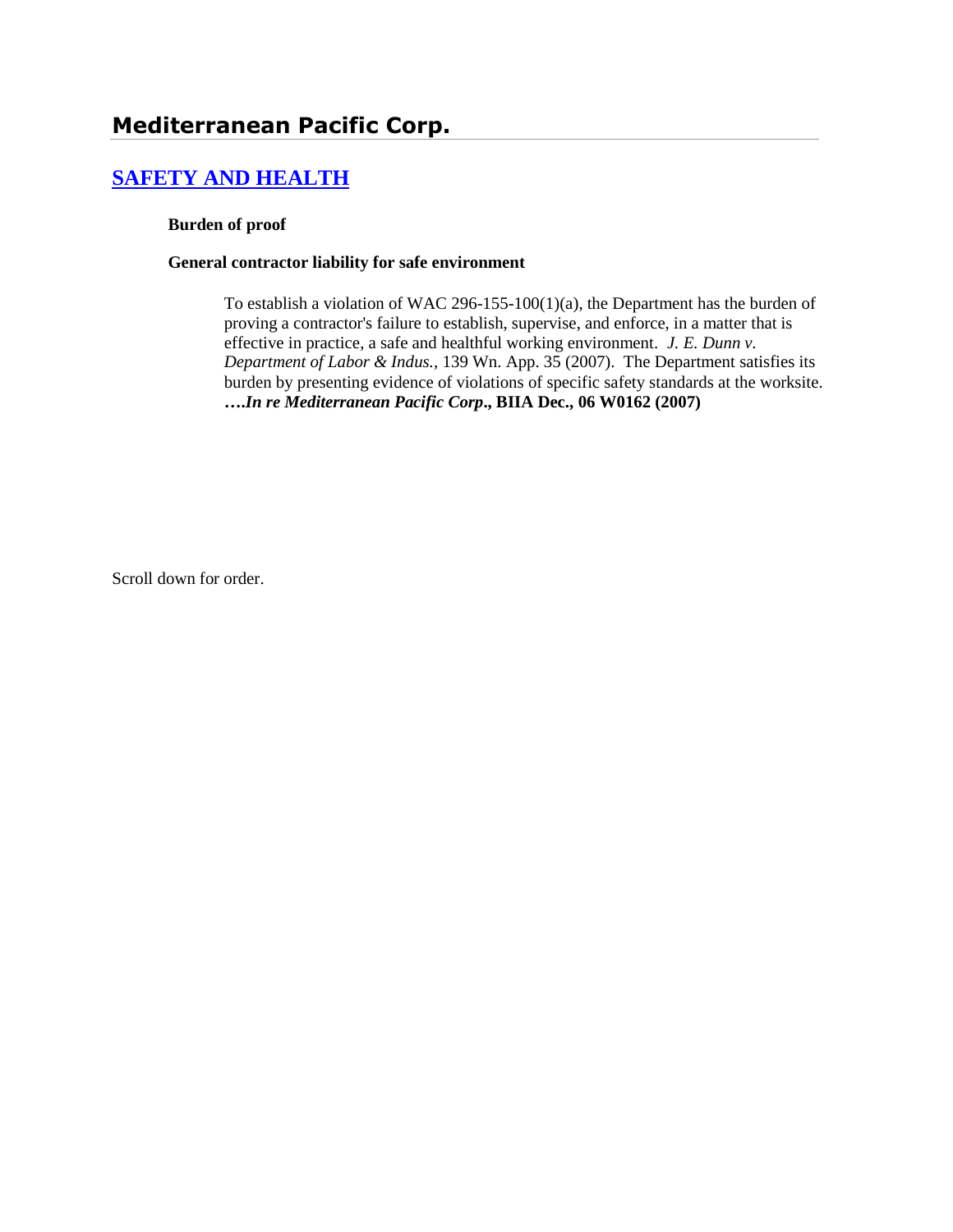# **BEFORE THE BOARD OF INDUSTRIAL INSURANCE APPEALS STATE OF WASHINGTON**

**)**

1 **IN RE: MEDITERRANEAN PACIFIC CORP. ) DOCKET NO. 06 W0162**

**CITATION & NOTICE NO. 309782498 ) DECISION AND ORDER**

APPEARANCES:

2

3

4

5

Employer, Mediterranean Pacific Corp., per John Ayar, owner, Pro Se

Department of Labor and Industries, by The Office of the Attorney General, per Matthew E. Lund, Assistant

The employer, Mediterranean Pacific Corp., filed an appeal with the Board of Industrial Insurance Appeals on July 13, 2006, from a Corrective Notice of Redetermination of the Department of Labor and Industries dated June 22, 2006. In this Corrective Notice of Redetermination, the Department affirmed Citation and Notice of Assessment No. 309782498, in which it alleged a serious violation of WAC 296-155-100(1)(a) in that, as a general contractor controlling jobs on a jobsite, the employer did not establish, supervise, and enforce in a manner that was effective in practice, a safe and healthful working environment, by allowing the employees of its subcontractors, Thomas O'Conner Stucco and Allen Johnson Contracting, to be subjected to hazards in violation of the Washington Administrative Code. The Department order is **AFFIRMED**.

# **DECISION**

Pursuant to RCW 51.52.104 and RCW 51.52.106, this matter is before the Board for review and decision on a timely Petition for Review filed by the employer to a Proposed Decision and Order issued on April 2, 2007, in which the industrial appeals judge affirmed the Department Corrective Notice of Redetermination dated June 22, 2006. All contested issues are addressed in this order.

The Board has reviewed the evidentiary rulings in the record of proceedings and finds that no prejudicial error was committed. The rulings are affirmed.

Although we agree with the ultimate result set forth in the Proposed Decision and Order, we have granted review because after our industrial appeals judge issued his decision on April 2, 2007, the Court of Appeals, Division I, issued the decision of *J. E. Dunn Northwest, Inc. v. Washington State Department of Labor and Industries* No. 56301-7-I (April 16, 2007). The Court of Appeals' decision in *J. E. Dunn Northwest* holds that the Department of Labor and Industries has the burden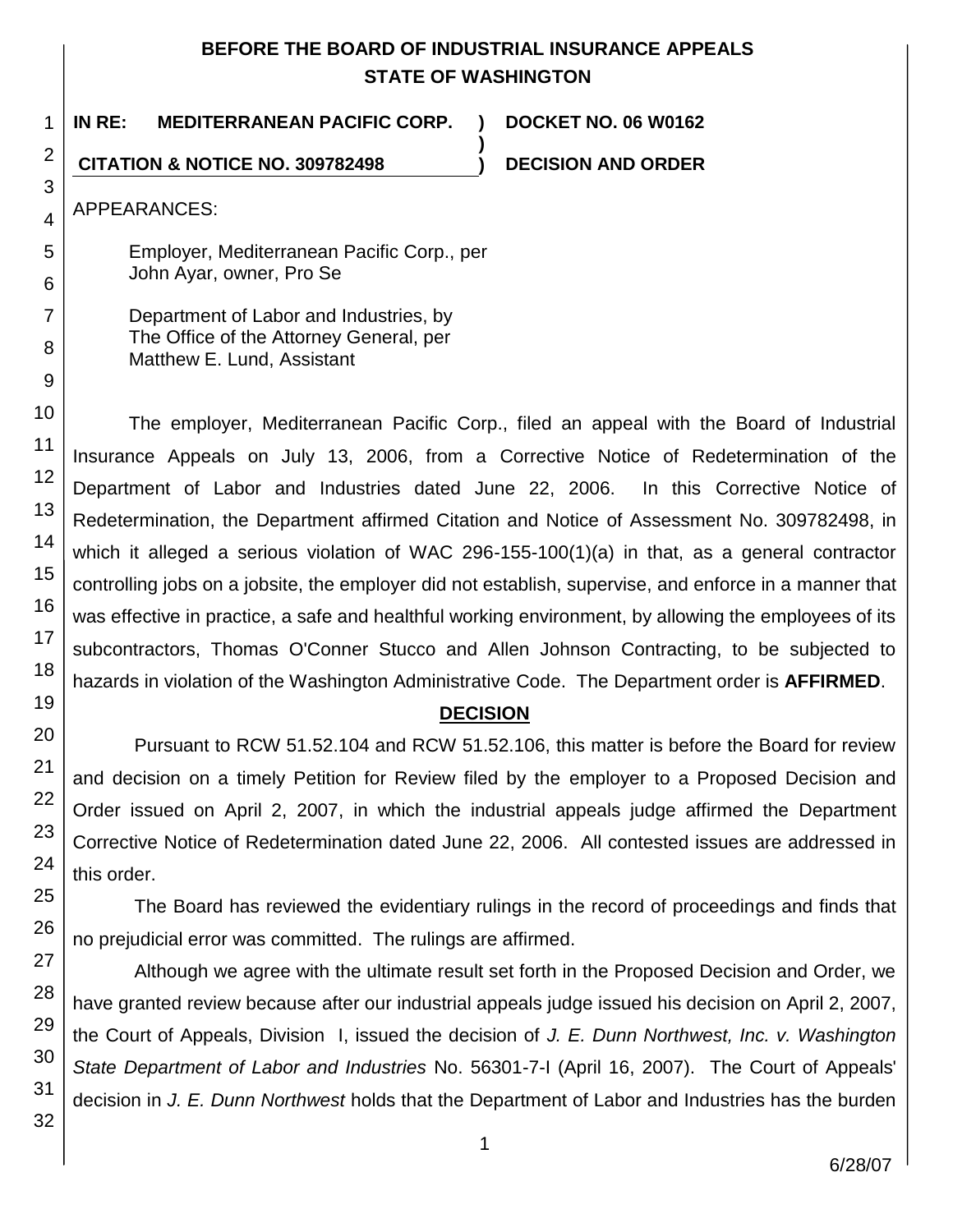1 2 3 4 5 6 of proving as an element of a violation of WAC 296-155-100(1)(a) that the employer did not establish, supervise, and enforce in a manner that was effective in practice, a safe and healthful working environment. The only violation set forth in the Corrective Notice of Redetermination is a violation of WAC 296-155-100(1)(a). We have granted review to clearly set forth our finding that the Department has met the requirements set forth in *J.E. Dunn Northwest* and that the violation should be affirmed.

7 8 9 10 11 12 13 14 15 Our industrial appeals judge affirmed the single violation in the Corrective Notice of Redetermination, in which the Department cited a violation of WAC 296-155-100(1)(a). The Department alleges that Mediterranean Pacific Corp. was engaged in constructing a home and was acting as the general contractor. WAC 296-155-100(1)(a) provides that: "it shall be the responsibility of management to establish, supervise, and enforce, in a manner which is effective in practice: (a) a safe and healthful working environment." The Department then set forth six specific WAC standards which were violated by subcontractors in order to prove that the general contractor, Mediterranean Pacific Corp., had violated WAC 296-155-100(1)(a). In *J. E. Dunn Northwest*, the Court of Appeals, Division I, held that:

> The establishment, supervision and enforcement of a safe and healthful working environment that is effective in practice, and the enforcement of an accident prevention program, are requirements of WAC 296-155- 100(1). Accordingly, a showing that such requirements are not met is an element of the violations alleged against J.E. Dunn pursuant to Item 2 and Item 3a, the burden of proving which must be borne by the Department.

*J. E. Dunn Northwest*, at 11.

16

17

18

19

20

21

23

24

25

26

27

28

29 30

31

32

22 The Department presented its case by introducing the Department file, which is Exhibit No. 1 to the record. The testimony presented by the inspector, Michael O'Hagan, focused on the issue regarding whether there was evidence to establish that Mediterranean Pacific Corp. was actually engaged as a general contractor in building the home or whether the owner of the corporation was building the home for his own personal use and was not engaged in a general contract to build the home for others. There was no testimony offered by Mr. O'Hagan regarding the underlying requirements of WAC 296-155-100(1) concerning whether Mediterranean Pacific Corp. had established, supervised, and enforced a safe and healthful working environment which was effective in practice. The employer offered no evidence. We also note that Mr. Ayar, who is the owner of Mediterranean Pacific Corp., did not respond to the discovery request by the Department.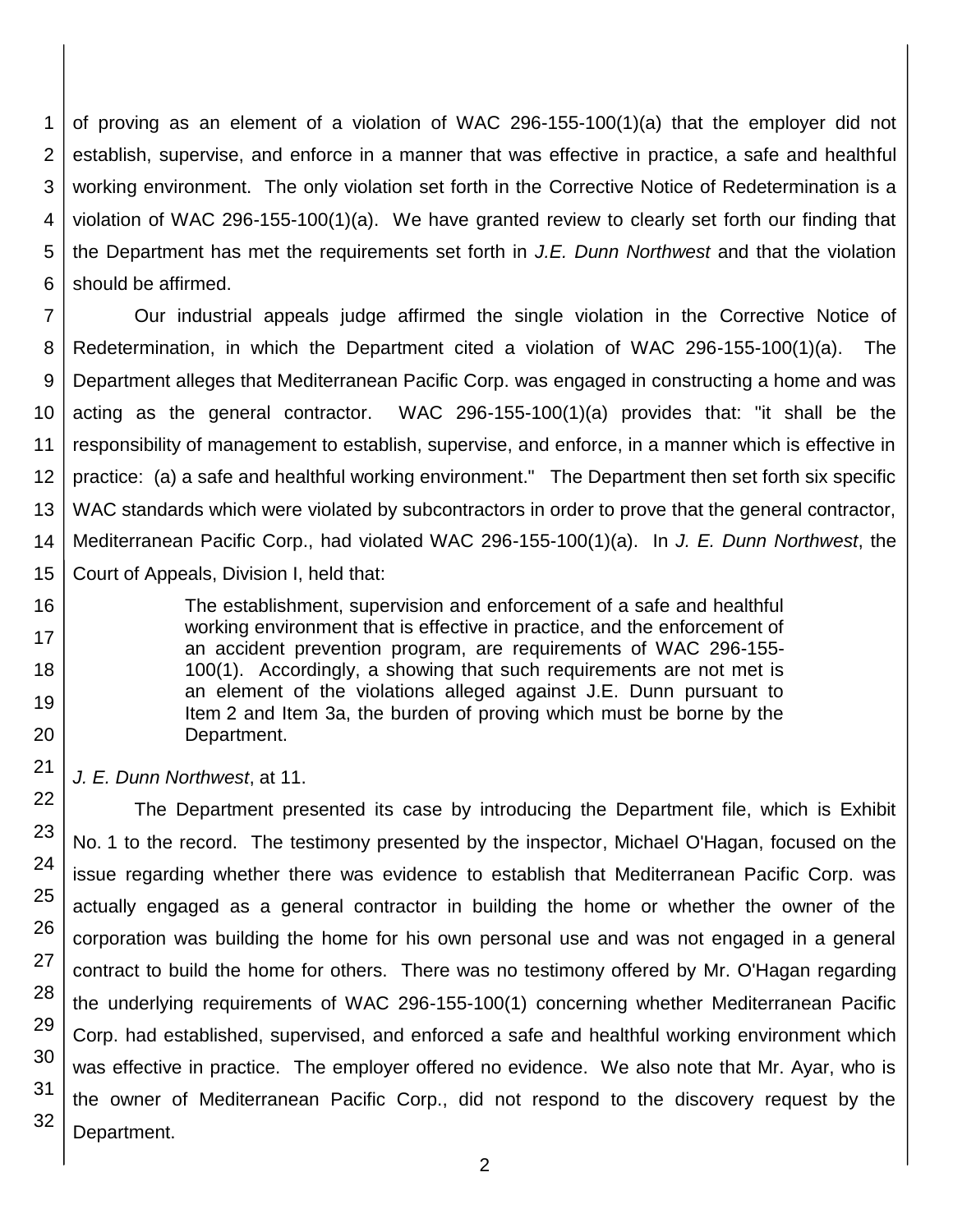1 2 3 4 5 6 7 8 9 10 11 12 13 14 15 16 17 18 19 We have reviewed the Department file and find that there is sufficient evidence on this record to establish that Mediterranean Pacific Corp. had not established, supervised, or enforced a safe and healthful working environment that was effective in practice. The Department inspector, Mr. O'Hagan, noted in the Department file that he observed: (1) an employee of the subcontractor, Thomas O'Conner Stucco, engaged in wall preparation activities for stucco siding on a three-story residential building while being exposed to a fall hazard of 35 feet 6 inches, a height from which a fall can cause broken bones, head and internal injuries, or death, requiring medical attention or hospitalization; (2) that debris and accumulation of material were present and that hoses and electrical conductors were not covered or suspended overhead so as to avoid a tripping hazard in areas where workers pass or work; (3) that workers were working at levels on a scaffold that did not have a complete guardrail system installed along open sides and that the ends of the scaffolding system were being used by employees with no safety rail installed, exposing workers to a 16-foot fall hazard; (4) that open-sided work surfaces were not protected with a standard guardrail system and that workers were exposed to fall hazards of 11 feet 2 inches; (5) that workers were using stepladders instead of straight ladders to gain access to the roof, exposing the employee to a fall hazard of approximately 12 feet from the roof edge to the deck below; and (6) that there were stairways which had more than four or more risers and that they were not protected with a stair rail system along the unprotected side and that employees were exposed to a fall hazard that could cause severe broken bones.

20 21 22 23 24 25 26 27 The number, seriousness, and the general nature of the hazards that Mr. O'Hagan observed at the work site clearly demonstrate that Mediterranean Pacific Corp. did not take workplace safety seriously. The description of the violations which were observed by Mr. O'Hagan is sufficient to establish that Mediterranean Pacific Corp. violated the provisions of WAC 296-155-100(1)(a) by failing to establish, supervise, and enforce a safe and healthful working environment which was effective in practice. We note that the employer, Mediterranean Pacific Corp., offered no evidence to show that it had established, supervised, and enforced a safe and healthful working environment which was effective in practice.

28 29 30 31 We also find that Mediterranean Pacific Corp. was acting as a general contractor for the construction of the home. The general contractor at a construction site has a duty to comply with WISHA regulations in regard to the oversight of all employees on the site. *Stute v. P.B.M.C., Inc.*, 114 Wn.2d 454 (1990). Corrective Notice of Redetermination No. 309782498 is affirmed.

32

3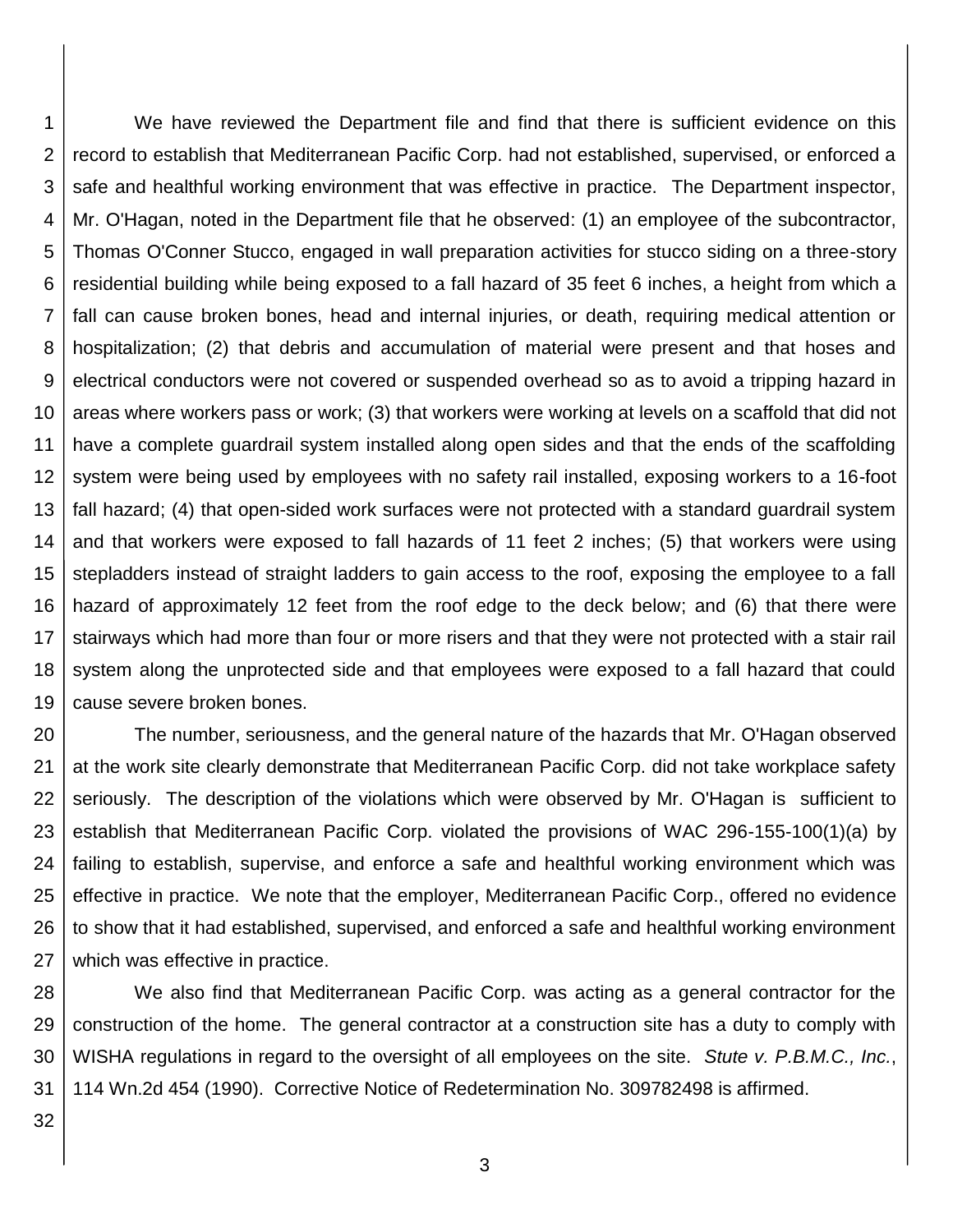### **FINDINGS OF FACT**

1 2

3

4

5

6

7

8

9

10

11

12

13

14

15

16

17 18

19

20

21 22

23

24

25

26

27

28

29

30

31

32

- 1. On March 2, 2006, an inspector with the Department of Labor and Industries conducted an inspection of the Mediterranean Pacific Corp., jobsite in Des Moines, Washington. Following the inspection, the Department issued Citation and Notice No. 309782498, on May 10, 2006. In the citation the Department cited serious violations of WAC 296-155-100(1)(a), for a total penalty of \$2,100. The employer filed an appeal on May 23, 2006. On June 5, 2006, the Department reassumed jurisdiction. On June 22, 2006, the Department issued a Corrective Notice of Redetermination in which it affirmed all aspects of the original citation, and reduced the penalty to \$1,800. On July 13, 2006, the employer filed a Notice of Appeal with the Department. On July 14, 2006, the appeal was forwarded to the Board of Industrial Insurance Appeals. On July 14, 2006, the Board issued a Notice of Filing Appeal and assigned Docket No. 06 W0162.
- 2. On March 2, 2006, Mediterranean Pacific Corp. was acting as a general contractor building a residence at 1211 S. 272nd Street, Des Moines, Washington. Mediterranean Pacific Corp. failed to establish, supervise, and enforce in a manner that was effective in practice, a safe and healthful working environment by not discovering or controlling recognized hazards on the site. Mediterranean Pacific Corp. allowed employees of subcontractors to be exposed to the following hazards: an employee of subcontractor Thomas O'Conner Stucco was engaged in wall-prepping activities for stucco siding on a three-story residential building while being exposed to a fall hazard of 35 feet 6 inches, a height from which a fall could cause broken bones, head and internal injuries or death, requiring medical attention or hospitalization; the employer, Mediterranean Pacific Corp., had not developed and implemented a written fall protection work plan for each area of the workplace where employees are assigned, and where fall hazards of 10 or more feet exist; the employer did not ensure that in areas where workers pass or work that all debris and accumulations of material were removed, and that hoses and electrical conductors were not covered or suspended overhead so that there is no tripping hazard; the employer did not ensure that each platform on all working levels of a scaffold had a complete guardrail system installed along all open sides, and that ends of the scaffolding system being used by employees had no safety rail installed, exposing workers to a 16-foot fall hazard that could cause severe broken bones; the employer did not ensure that all open-sided work surfaces were protected with a standard guardrail system, in that an open-sided work surface at the top of the second floor, from the top of the stairs across to the north and to the east was exposing workers to fall hazards of 11 feet 2 inches to the deck below; the employer did not ensure that workers set up a ladder to provide safe access to the roof and scaffolding, in that they used stepladders as straight ladders exposing the employees to a fall hazard of approximately 12 feet from the roof edge to the deck below; and the employer did not ensure that